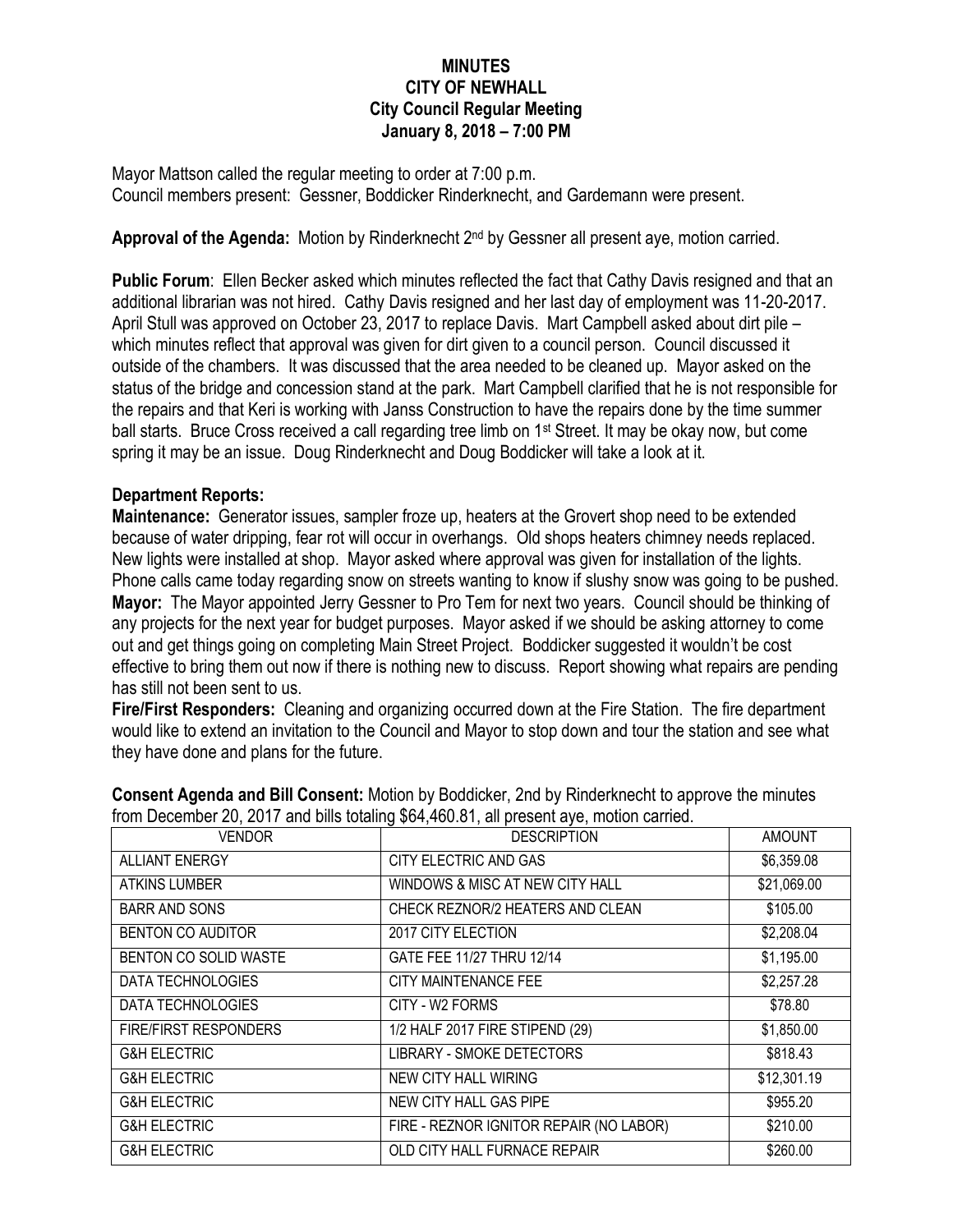| <b>G&amp;H ELECTRIC</b>       | MAINT BUILDIING - NEW LIGHTS           | \$1,604.15           |
|-------------------------------|----------------------------------------|----------------------|
| <b>GAZETTE</b>                | <b>CITY - PUBLICATIONS</b>             | \$108.37             |
| <b>GLADWIN, ROSE</b>          | METER DEPOSIT REFUND AFTER LAST BILL   | \$6.73               |
| <b>GLADWIN, TEGAN</b>         | METER DEPOSIT REFUND AFTER LAST BILL   | \$73.31              |
| <b>GRAINGER</b>               | FIRE - RUBBER CURB, WARNING TAPE       | \$295.97             |
| <b>HYDRANTS UNLIMITED</b>     | WATER/SEWER OPERATOR AND CHEMICALS     | \$940.00             |
| IOWA FIREFIGHTERS ASSOC.      | FIRE - 2018 DUES (25)                  | \$325.00             |
| <b>IOWA MUNICIPAL FINANCE</b> | 2018 MEMBERSHIP DUES                   | \$50.00              |
| JOHN DEERE FINANCIAL          | DRAIN VALVE, CHAINS, COUPLING          | \$310.28             |
| <b>KERI TOURO</b>             | FIRE - FIRE NINJA FIRE VESTS           | \$51.44              |
| <b>KEYSTONE LABS</b>          | <b>WASTE WATER ANALYSIS</b>            | \$206.50             |
| KIRKWOOD COMMUNITY COLLEGE    | FIRE - JASON RAYMAN TRAINING           | \$50.00              |
| <b>MANATTS</b>                | STREETS - BLOCK                        | \$50.00              |
| <b>MENARDS</b>                | CITY - MAXI TORCH LIGHTER, SHOVEL      | \$27.23              |
| <b>MES - MDAM</b>             | FIRE - BATTERY ASSY SENSOR             | $\overline{$}152.37$ |
| NEWHALL FIRST STOP            | FIRE - FUEL                            | \$119.67             |
| <b>NEWHALL POST OFFICE</b>    | <b>CITY - 1ST CLASS MAILING PERMIT</b> | \$225.00             |
| PETERSEN, GENE                | REIMBURSE FOR DUES PAID                | \$52.00              |
| SCHOETTMER, ERIC              | FIRE - GAS CAN AND FAUCET              | \$146.95             |
| <b>SOUTH SLOPE</b>            | CITY PHONE, CABLE, INTERNET            | \$493.07             |
| <b>STARK CONSTRUCTION</b>     | <b>CITY HALL - FRAMING</b>             | \$5,310.00           |
| STERNS, AMBER                 | WATER METER DEPOSIT REFUND             | \$75.00              |
| <b>UTILITY SERVICES</b>       | <b>GROUND STORAGE &amp; PEDIS TANK</b> | \$3,898.84           |
| <b>WENDLING QUARRIES</b>      | 1" CLEAN SCREENED - WATER MAIN BREAK   | \$221.91             |
|                               |                                        | \$64,460.81          |

## **Council Action:**

- a) Appointment of Open Seat on Council Notification of intent to be considered was received from Ruby Carolan. Motion by Boddicker, 2<sup>nd</sup> by Gardemann to appoint Ruby Carolan to the open City council seat, all present aye, motion carried.
- b) Arjay Center Quote for Office Cabinets, Countertops, Bathroom Countertop and Faucet, Storage Area Sink, Countertop, and Faucet - \$7,783.78. Motion by Gessner, 2<sup>nd</sup> by Carolan, all present aye, motion carried.
- c) Approval of Jeremy Hlas and Kim Rayman as Co-Directors for the First Responders, motion by Boddicker, 2nd by Gardemann, all present aye, motion carried.
- d) 2018 Fertilizer and Spray Application Quotes from Linn Co-op and TruGreen. Motion by Boddicker, 2<sup>nd</sup> by Gardemann, all present aye, motion carried to use Trugreen for 2018 at a price of \$2,660.00 for Parks, Soccer Field, and Ball Park.
- e) Approval of 2018 Recreation Board Motion by Rinderknecht, 2<sup>nd</sup> by Gessner, all present aye, motion carried to approve:
	- 1. President/PL Girls Coach Bryan Blomberg 2. Vice President/LL Girls Coach Tami Junge
	- 3. Secretary Tim Touro
	-
	- 5. Soccer/CLS Contact Loren Ingalls
	- 6. PL Boys Coach Jeremy Mahan
	- 7. LL Boys Coach Lee Heying
	- 8. Coach Pitch/Tee Ball Skyler Childers
	- 9. City Council Rep Doug Boddicker
	- 4. Treasurer Mart Campbell